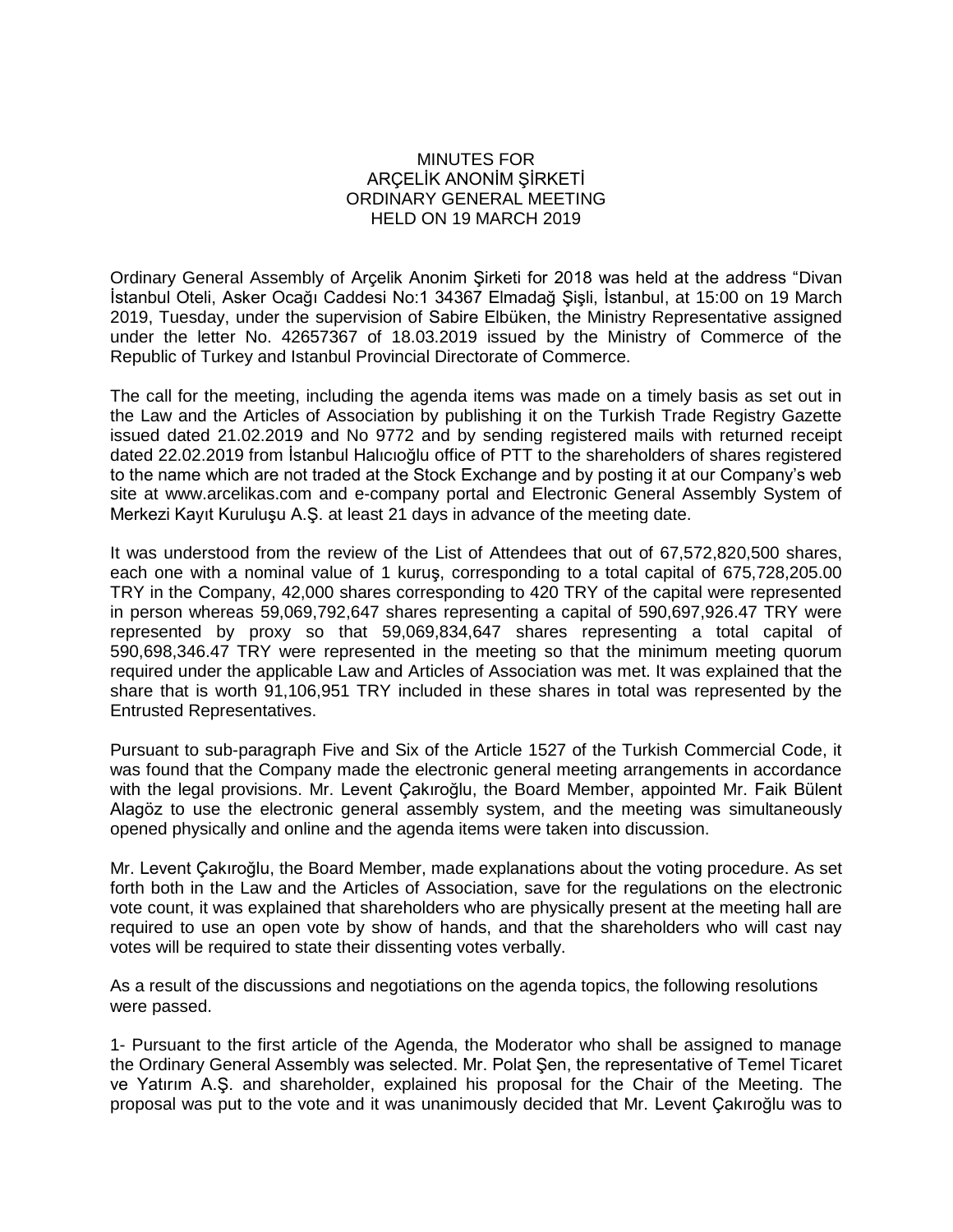be elected as the Chair of the Meeting as a result of affirmative votes corresponding to a share of 590,698,346.47 TRY.

The Chair of the Meeting noted that Mr. Fatih Kemal Ebiçlioğlu and Ms. Füsun Coşkuner were appointed as the Vote Collector while Mr. Polat Şen was appointed as the Minutes Clerk.

The Chair of the Meeting noted that documents necessary to discuss agenda items at the General Assembly Meeting were available at the meeting place.

The Chair of the Meeting further noted that Mr. Hakan Hamdi Bulgurlu, Ms. Müzeyyen Münire Gülay Barbarosoğlu, Mr. Mehmet Cem Kozlu, the Board Members, were present at the meeting and that Mr. Cihan Harman attended the meeting as the representative of the Independent Audit Firm, namely, PwC Bağımsız Denetim ve Serbest Muhasebeci Mali Müşavirlik A.Ş. Information was provided about the excuses of the Board Members who were not present at the meeting in person.

2- Pursuant to the  $2<sup>nd</sup>$  item of the agenda, the Chair said that the Annual Report of the Company for the fiscal year 2018 was disclosed to the public 21 days in advance of the General Meeting (on Public Disclosure Platform, Electronic General Meeting System of Merkezi Kayıt Kuruluşu A.Ş., at www.arcelikas.com and printed booklets of Annual Report for 2018). The Board Report chapter of the Annual Report issued by the Company's Board of Directors for operations in 2018 was read by the Minutes Clerk. Discussion on the Annual Report for 2018 was commenced and no one took the floor. The Annual Report for 2018 was accepted by majority of votes on the basis of affirmative votes worth 589,249,811.47 TRY against dissenting votes worth 1,448,535 TRY.

3- Pursuant to Item 3 of the Agenda, the Chair requested the summarized report issued by PwC Bağımsız Denetim ve Serbest Muhasebeci Mali Müşavirlik A.Ş for the financial year of 2018 to be read. The Summary of the Independent Auditing Institution Report was read by Mr. Cihan Harman who was present at the meeting on behalf of the auditing company. As this item of the agenda was not subject to voting, it was only informative.

4- Pursuant to  $4<sup>th</sup>$  item of the agenda, The Chair informed that the consolidated Financial Statements for the fiscal year 2018, which is subjected to Independent Auditing, and prepared as per the Communiqué Serial: II-14.1 of the Capital Markets Board on the Principles of Financial Reporting in the Capital Market, was disclosed to the public 21 days in advance of the General Meeting (on Public Disclosure Platform, Electronic General Meeting System of Merkezi Kayıt Kuruluşu A.Ş., at www.arcelikas.com and in printed booklets Annual Report for 2018). Mr. Polat Şen, the Minutes Clerk, read the summarised versions of the balance sheet and income statement. Discussions were commenced, and no one took the floor. The consolidated Financial Statements for the fiscal year 2018 and financial statements prepared according to the Tax Procedure Law were accepted by majority of votes on the basis of affirmative votes representing 589,249,811.47 TRY against dissenting votes representing 1,448,535 TRY.

5- The Chair submitted for the General Assembly's approval that each Board member should be discharged on account of his liabilities related to the Company's 2018 accounts and business operations independently. Each Board member did not use their voting rights arising from their shares for their discharge and was discharged by the majority of votes and they were approved and accepted by the majority of votes on the basis of affirmative votes worth 570,750,914.58 TRY against dissenting votes worth 1,550,233 TRY. Regarding the question of Ms. Handan İlhan, who participated electronically in the meeting, and has a share corresponding to 50 TRY,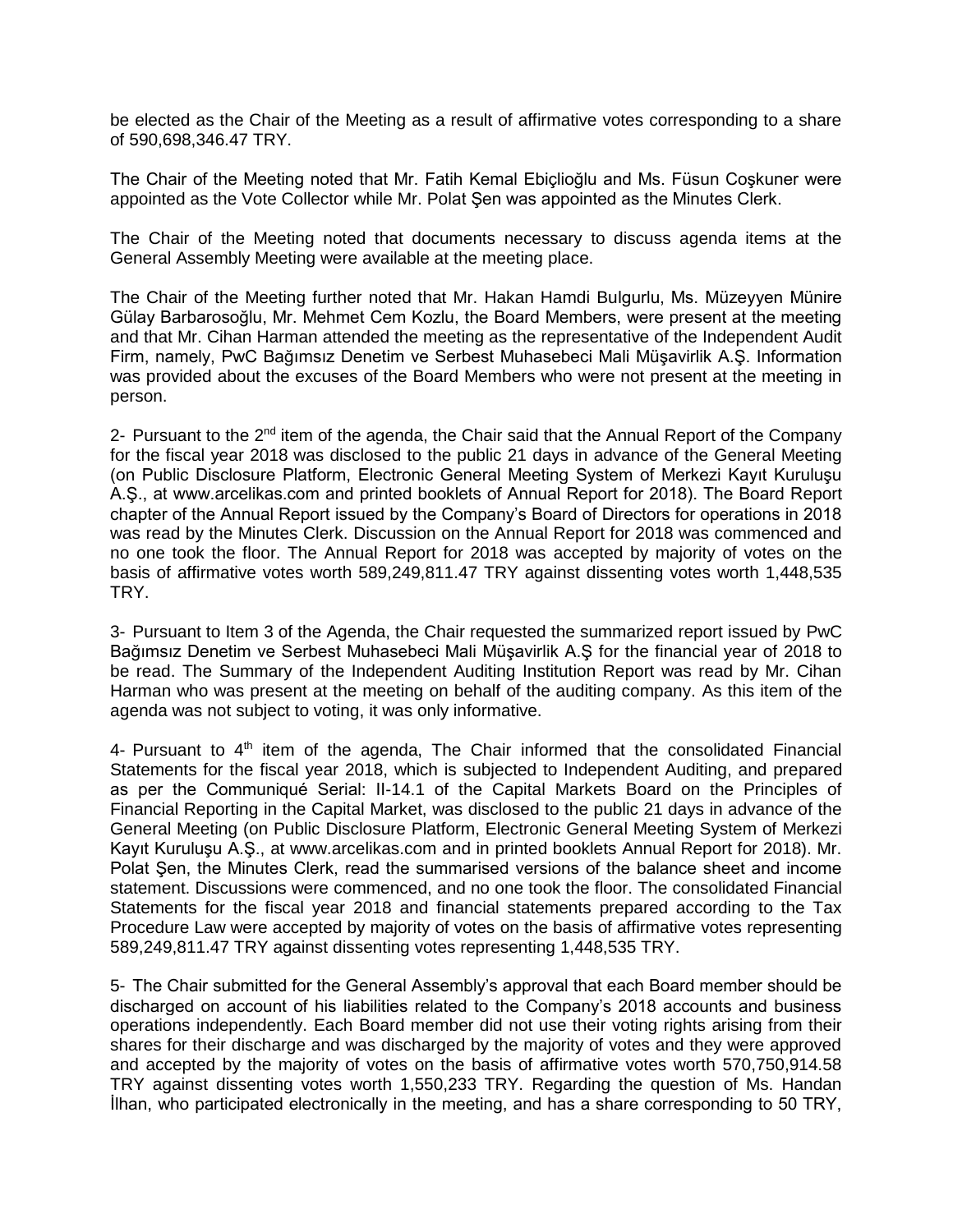on the matter whether the terminated distributorship agreement was in line with the CMB's regulations or not, Mr. Polat Şen, the Deputy General Manager of the Company, reported that the related issue was in accordance with the respective regulations.

6- The proposal by the Company's Board of Directors for the distribution of the 2018 profit was taken into discussion in its version that was announced to the public 21 days before the General Assembly Meeting (at the Public Disclosure Platform, Electronic General Assembly System of Merkezi Kayıt Kuruluşu A.Ş. and at the Company's web site www.arcelikas.com and printed booklets of Annual Report for 2018).

According to the financial statements for the fiscal year between 01.01.2018 - 31.12.2018, prepared in line with the Turkish Financial Reporting Standards within the scope of the provisions of the Communiqué Serial: II-14.1 of the Capital Markets Board, audited by the PwC Bağımsız Denetim ve Serbest Muhasebeci Mali Müşavirlik A.Ş., it was understood that the "(Consolidated) Net Profit of the Year" in the amount of 855,841,911.90 TRY was realized and the Net Profit of the Year in the amount of 851,756,724.49 TRY allocated for the main shareholder was realized, the amount of 861,749,491.27 TRY, which was calculated by adding the donation in the amount of 5,907,579.37 TRY granted to foundations and associations with tax exemption during the year to the aforesaid amount, was the first dividend basis, on the other hand, in the records prepared in line with the Tax Procedure Law (TPL), total distributable resource in the amount of 1,417,695,949.46 TRY was realized, of which 1,146,044,956.92 TRY was net income after tax, and

It was accepted by majority of votes on the basis of affirmative votes amounting to 590,698,296.47 TRY against dissenting votes amounting to 50 TRY that

the general legal reserve at the rate of 5% that must be allocated as per the Article 519 of the Turkish Commercial Code should not be allocated for 2018 since the current general legal reserve registered in TPL reached the 20% limit of the capital as of 31.12.2018;

in accordance with the Capital Market Legislation, the article 18 of the Articles of Partnership and our Dividend Policy approved in the General Meeting dated 27.03.2014, the dividend distribution was not to be realized this year to increase the amount of free cash of our Company in an environment, in which the interest rate was high, to optimize the financial expenses and to enhance the balance structure,

the current year profit in the amount of 1,146,044,956.92 TRY, calculated in accordance with the records of TPL was to be allocated as the excess reserve; the net profit for the year in the amount of 855,841,911.90 TRY, presented in the financial statements prepared according to principle of TMS/TFRS was to be transferred to the accumulated earnings.

7- Item 7 of the Agenda for the appointment of Board members was taken into discussion.

The proposal motion by Mr. Polat Şen, the representative of Temel Ticaret ve Yatırım A.Ş., shareholder, regarding the Board members was read. Board Membership and duty assuming statements of nominees who did not attend the meeting in person were seen by the Ministry Representative. As a result of the election held, it was accepted by majority of votes on the basis of affirmative votes worth 574,060,889.47 TRY against dissenting votes worth 16,637,457 TRY that the number of Board Members was determined as 12 in total, four (4) out of twelve (12) were independent members, Mustafa Rahmi Koç, Semahat Sevim Arsel, Mehmet Ömer Koç, Yıldırım Ali Koç, Robert Sonman, Levent Çakıroğlu, Fatih Kemal Ebiçlioğlu and Hakan Hamdi Bulgurlu, were to be elected as Board Members, and Kamil Ömer Bozer, Müzeyyen Münire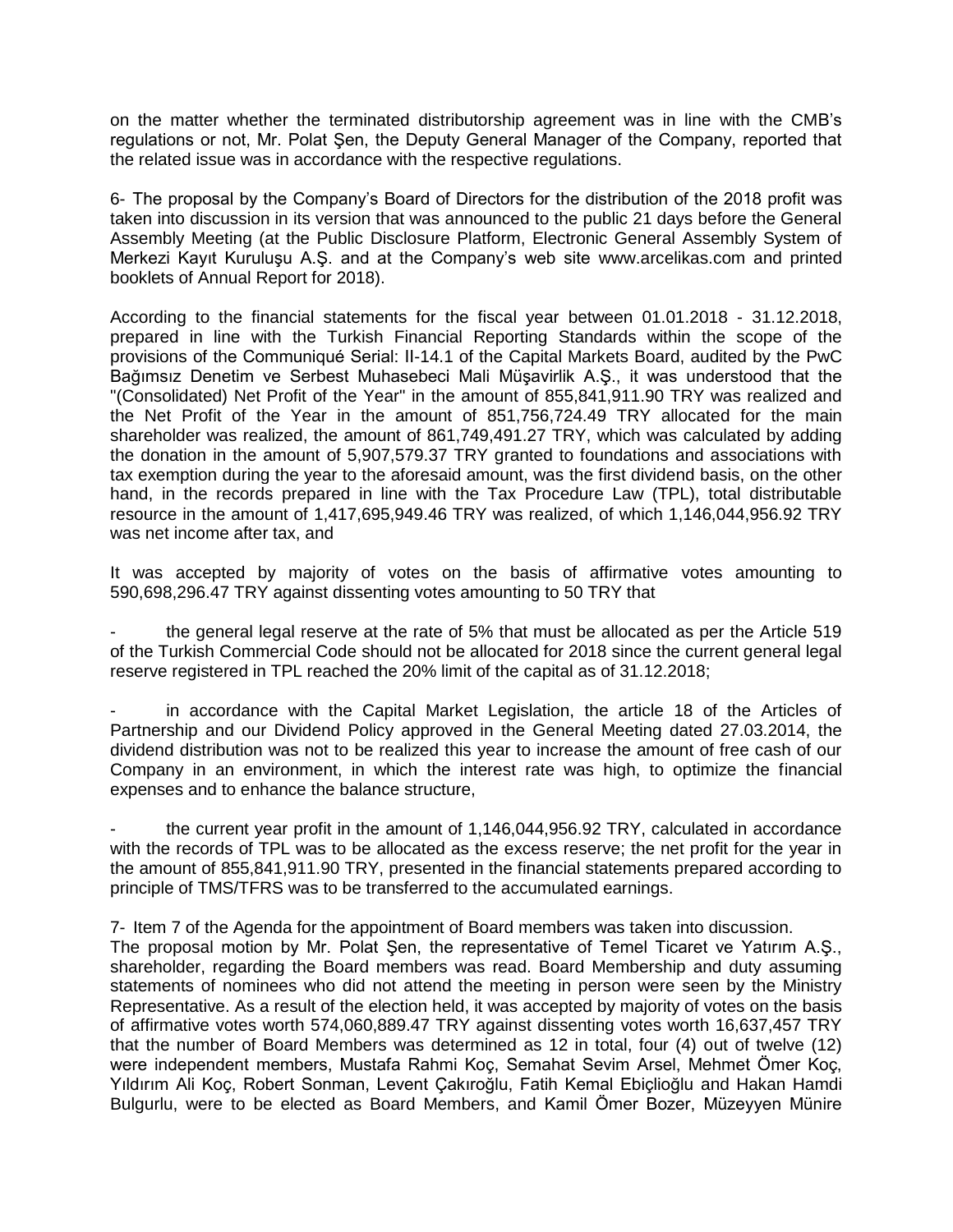Gülay Barbarosoğlu, Mehmet Cem Kozlu, and Ahmet Turul were elected as Independent Board Members to carry out their duties for 1 year.

It was explained that the curriculum vitae of the Members of Board of Directors was disclosed to the Public 21 days in advance of the General Meeting (on Public Disclosure Platform, Electronic General Meeting System of Merkezi Kayıt Kuruluşu A.Ş., at www.arcelikas.com and in printed booklets of Annual Report for 2018).

8- It was assumed and deemed that the "Policy for Remuneration payable to Board Members and Top-Level Executives" accepted by our shareholders at the Ordinary General Assembly Meeting dated 19.03.2018 finally was announced to the public 21 days in advance prior to the General Assembly Meeting at the Public Disclosure Platform, Electronic General Assembly System of Merkezi Kayıt Kuruluşu A.Ş. and at the Company's web site [www.arcelikas.com](http://www.arcelikas.com/) and it was accepted by majority of votes on the basis of affirmative votes worth 588,538,057.47 TRY against dissenting votes worth 2,160,289 TRY that a total benefit amounting to 65,242,000 TRY (Sixty-five million two hundred and forty-two thousand) was provided and paid by our Company to the Board members and top level executives during 2018, stated as in the footnote 33 of the financial statements.

9- The proposal motion by Mr. Polat Şen, the representative of Temel Ticaret ve Yatırım A.Ş., the shareholder, regarding the determination of the remuneration payable to Board Members was read in line with the "Policy for Remuneration payable to Board Members and Top Level Executives" It was accepted by majority of votes on the basis of affirmative votes worth 533,291,142.47 TRY against dissenting votes worth 57,407,204 TRY that a gross sum of 474,000 TRY (Four hundred and seventy-four thousand) should be paid to each Board member annually in equal monthly instalments starting from the month following the present General Assembly meeting.

10- It was accepted by majority of votes on the basis of affirmative votes worth 572,788,842.47 TRY against dissenting votes worth 17,909,504 TRY that pursuant to the Board of Directors resolution adopted on 08.02.2019 by taking into consideration the proposal by the Audit Committee and in line with Turkish Code of Commerce and Capital Markets Law, PwC Bağımsız Denetim ve Serbest Muhasebeci Mali Müşavirlik A.Ş., the head office of which is at Süleyman Seba Cad. BJK Plaza No:48/9 Beşiktaş İstanbul and which is registered in the Registry of Commerce with the registry no 201465, should be appointed as the Independent Auditor to audit Financial Reports for the financial year 2019 and to pursue other operations under the applicable regulations in the said laws.

11- The General Assembly was informed about a compensation in the amount of 5,907,579.37 TRY granted by the Company in 2018, and the main organizations to which donations were granted. Moreover, the proposal motion by Mr. Polat Şen, the representative of Temel Ticaret ve Yatırım A.Ş., the shareholder, regarding the request that cap for the donations to be made in 2019 should be 0.2% (two per thousand) of the revenue of the previous year was put into voting and the motion was accepted and approved by majority of votes on the basis of affirmative votes worth 528,781,984.47 TRY against dissenting votes worth 61,916,362 TRY.

12- The Shareholders were duly informed about the guarantees, pledges, mortgages and suretyships given by the Company and its subsidiaries in favour of third parties in 2018 pursuant to the Capital Markets Board regulations as well as about the income and benefits derived from them. As stated in footnote 16 of the publicized consolidated financial tables, shareholders were notified that the Company had given guarantees amounting to 1,356,000 TRY for affiliates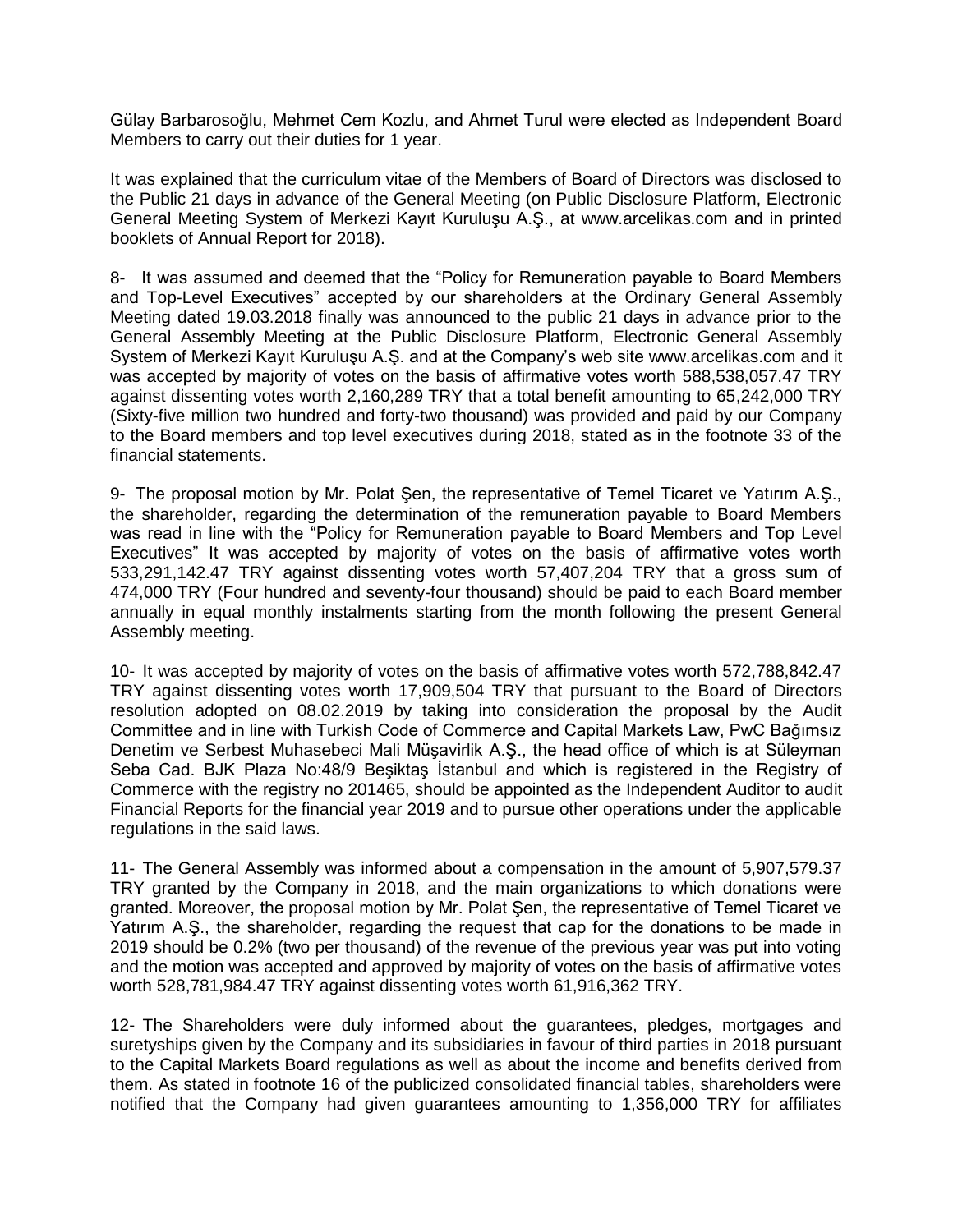included in the full consolidation in 2018 and due to these guarantees, it had issued invoices to the affiliates amounting to 5,340 TRY. As this item of the agenda was not subject to voting, it was only informative.

13- It was accepted and approved by the majority of votes on the basis of affirmative votes worth 580,109,697.47 TRY against dissenting votes worth 10,588,649 TRY that permissions should be given to the shareholders controlling the company, Board of Directors members, top level executives and their spouses and next of kin up to second degree in line with Articles 395 and 396 of the Turkish Code of Commerce. Additionally, as per the Corporate Governance Communiqué of Capital Markets Board, the General Assembly was informed that shareholders who have the authorization to control the management, board members, managers with administrative responsibilities and some of their spouses and relatives by blood and marriage up to the second-degree relatives work as board members at some other companies of the Koç Group, including the ones that have similar activity areas with the Company, and that there was no operation in 2018 that was important enough to inform the assembly within the scope of the Policy No. 1.3.6 of the Corporate Governance Communiqué.

14- Pursuant to the agenda item, the shareholders voiced their wishes and suggestions. The questions asked were answered by Mr. Polat Şen, the Deputy General Manager of the Company. There being no further business to discuss and transact, the Chairman adjourned the meeting.

The minutes were drawn up and signed at the meeting place following the meeting. (19.03.2019)

SABİRE ELBÜKEN MINISTRY REPRESENTATIVE

LEVENT ÇAKIROĞLU CHAIRMAN OF THE MEETING

FATİH KEMAL EBİÇLİOĞLU VOTE COLLECTOR

FÜSUN COŞKUNER VOTE COLLECTOR

POLAT ŞEN MINUTES CLERK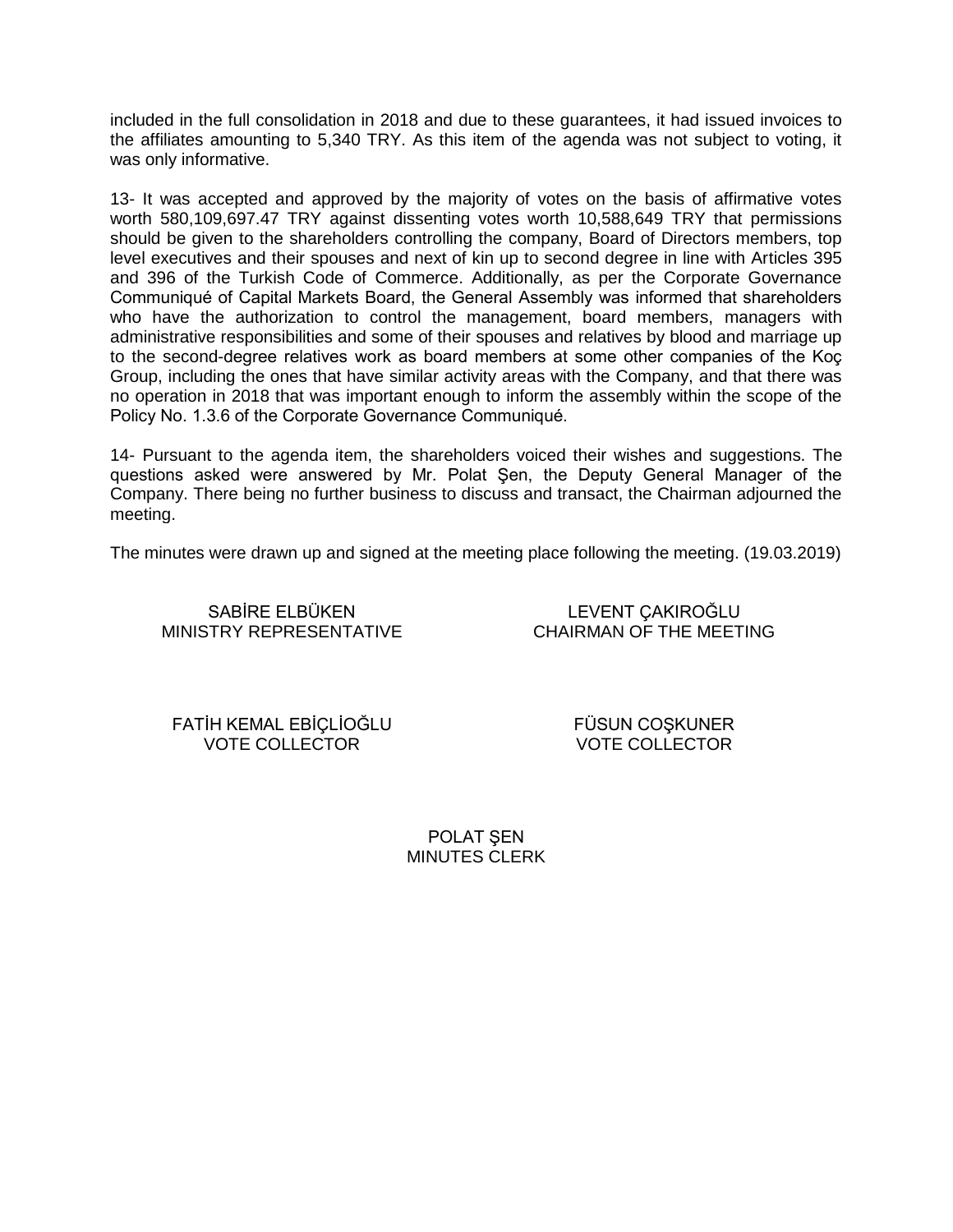## **PROFIT DISTRIBUTION TABLE OF ARÇELİK A.Ş. FOR 2018 (TRY)**

| 1- Paid/Issued Capital                                                                                   |                             | 675,728,205.00   |                                                                                                                                                                                                                                                                                                              |  |  |  |  |  |
|----------------------------------------------------------------------------------------------------------|-----------------------------|------------------|--------------------------------------------------------------------------------------------------------------------------------------------------------------------------------------------------------------------------------------------------------------------------------------------------------------|--|--|--|--|--|
| 2- General Legal Reserve (According to Legal Records)                                                    | 409,116,604.81              |                  |                                                                                                                                                                                                                                                                                                              |  |  |  |  |  |
| If there is any preferential stock in profit distribution pursuant to Articles of Association,           |                             |                  |                                                                                                                                                                                                                                                                                                              |  |  |  |  |  |
| information about the said preference                                                                    |                             |                  |                                                                                                                                                                                                                                                                                                              |  |  |  |  |  |
|                                                                                                          | <b>According to the CMB</b> | As per Legal     | <b>REMARKS</b>                                                                                                                                                                                                                                                                                               |  |  |  |  |  |
|                                                                                                          |                             | Records (LR)     |                                                                                                                                                                                                                                                                                                              |  |  |  |  |  |
| 3-3 Profit for the Period                                                                                | 949,406,550.57              | 1,146,044,956.92 |                                                                                                                                                                                                                                                                                                              |  |  |  |  |  |
| $4 - Taxes (-)$                                                                                          | 93,564,638.66               | 0.00             |                                                                                                                                                                                                                                                                                                              |  |  |  |  |  |
| 5- Net Profit for the Period (=)                                                                         | 855,841,911.90              | 1,146,044,956.92 |                                                                                                                                                                                                                                                                                                              |  |  |  |  |  |
| 6- Losses of Previous Years (-)                                                                          | 0.00                        | 0.00             |                                                                                                                                                                                                                                                                                                              |  |  |  |  |  |
| 7- General Legal Reserve (-)                                                                             | 0.00                        |                  | $0.00$ (5LR – 6LR)*5%                                                                                                                                                                                                                                                                                        |  |  |  |  |  |
| 8- DISTRIBUTABLE NET PROFIT OF THE PERIOD (=)                                                            | 855,841,911.90              |                  | 1,146,044,956.92 SPK = (5-6-7) LEGAL= (5-6-7)                                                                                                                                                                                                                                                                |  |  |  |  |  |
| 9- Donations in the Year (+)                                                                             | 5,907,579.37                |                  |                                                                                                                                                                                                                                                                                                              |  |  |  |  |  |
| 10- Distributable Net Profit of the Period coupled with Donations                                        | 861,749,491.27              |                  | Donations within the account period are added to the<br>Distributable Net Profit of the Period only in the<br>calculation of the first dividend. In the remaining<br>calculations for profit distribution, the Distributable Net<br>Profit of the Period excluding the donations shall be<br>used. $(8 + 9)$ |  |  |  |  |  |
| 11- First Dividend to Shareholders                                                                       | 0.00                        |                  |                                                                                                                                                                                                                                                                                                              |  |  |  |  |  |
| Cash                                                                                                     | 0.00                        |                  |                                                                                                                                                                                                                                                                                                              |  |  |  |  |  |
| Free of charge                                                                                           |                             |                  |                                                                                                                                                                                                                                                                                                              |  |  |  |  |  |
| Total                                                                                                    | 0.00                        |                  |                                                                                                                                                                                                                                                                                                              |  |  |  |  |  |
| 12- Dividend Distributed to the Holders of Preferential Stock                                            | 0.00                        |                  |                                                                                                                                                                                                                                                                                                              |  |  |  |  |  |
| 13- Other Dividends . Board Members                                                                      | 0.00                        |                  |                                                                                                                                                                                                                                                                                                              |  |  |  |  |  |
| <b>Employees</b>                                                                                         |                             |                  |                                                                                                                                                                                                                                                                                                              |  |  |  |  |  |
| <b>Individuals Other Than Shareholders</b><br>14- Dividend Distributed to the Holders of Dividend Shares |                             |                  |                                                                                                                                                                                                                                                                                                              |  |  |  |  |  |
| 15- Second Dividend to the Shareholders                                                                  | 0.00<br>0.00                |                  |                                                                                                                                                                                                                                                                                                              |  |  |  |  |  |
|                                                                                                          |                             |                  |                                                                                                                                                                                                                                                                                                              |  |  |  |  |  |
| 16- General Legal Reserve (-)                                                                            | 0.00                        |                  | $[(11+12+13+14+15+20)-(1*5%)$ <sup>*</sup> 10%                                                                                                                                                                                                                                                               |  |  |  |  |  |
| <b>17- Statutory Reserves</b>                                                                            |                             |                  |                                                                                                                                                                                                                                                                                                              |  |  |  |  |  |
| <b>18- Special Reserves</b>                                                                              |                             |                  |                                                                                                                                                                                                                                                                                                              |  |  |  |  |  |
| <b>19- EXTRAORDINARY RESERVE</b>                                                                         | 855,841,911.90              |                  | $1,146,044,956.92$ $5 - (6 + 7 + 11 + 12 + 13 + 14 + 15 + 16 + 17 + 18)$                                                                                                                                                                                                                                     |  |  |  |  |  |
| 20 Other Sources which are Planned to be Distributed                                                     | 0.00                        | 0.00             |                                                                                                                                                                                                                                                                                                              |  |  |  |  |  |
| Profit of the Previous Year                                                                              | 0.00                        | 0.00             |                                                                                                                                                                                                                                                                                                              |  |  |  |  |  |
| <b>Extraordinary Reserves</b>                                                                            | 0.00                        | 0.00             |                                                                                                                                                                                                                                                                                                              |  |  |  |  |  |
| Other reserves which are distributable as per the Law and A of A                                         | 0.00                        | 0.00             |                                                                                                                                                                                                                                                                                                              |  |  |  |  |  |
|                                                                                                          |                             |                  |                                                                                                                                                                                                                                                                                                              |  |  |  |  |  |
| <b>Reserve for Other Sources Planned to be Distributed</b>                                               | 0.00                        | 0.00             |                                                                                                                                                                                                                                                                                                              |  |  |  |  |  |